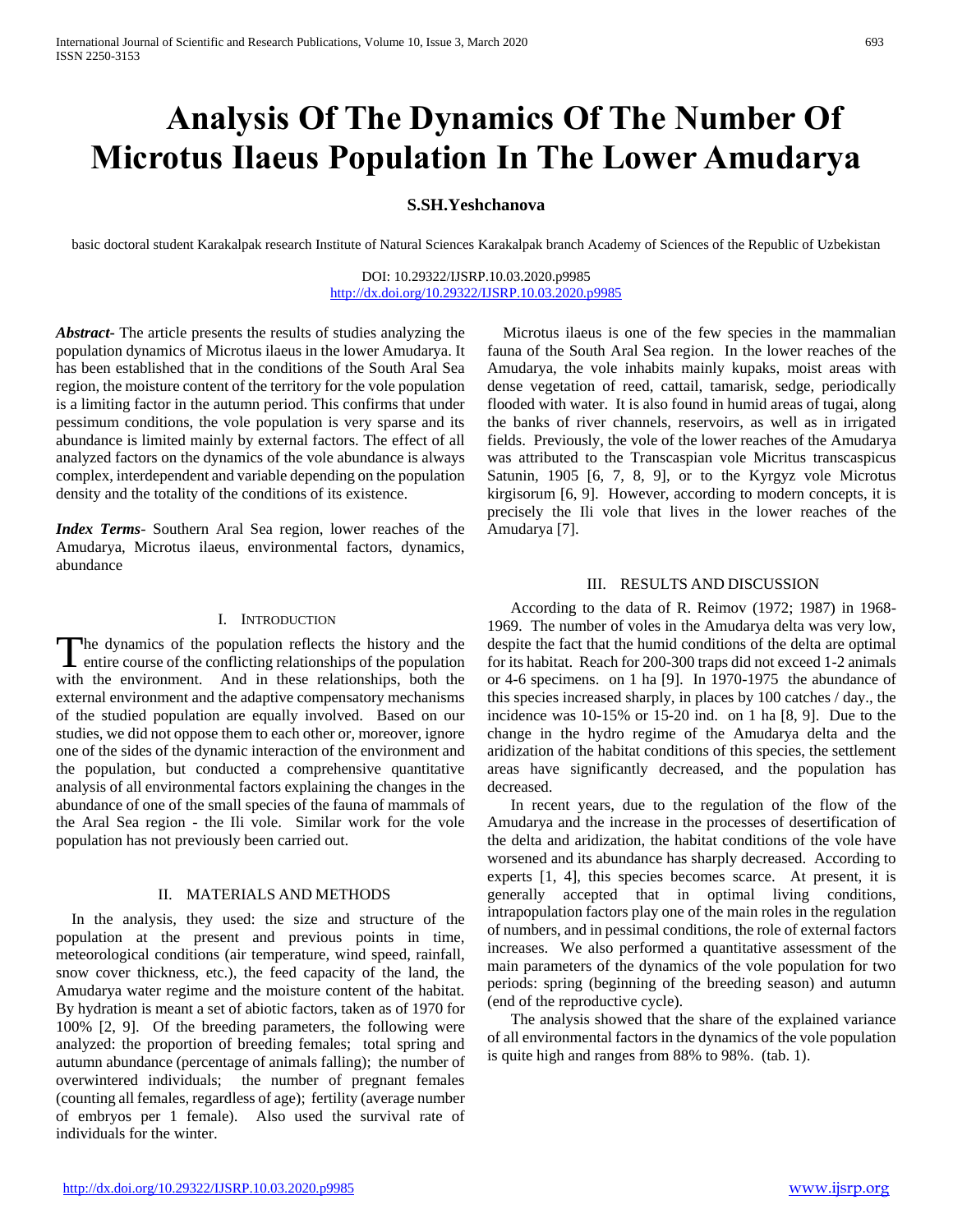International Journal of Scientific and Research Publications, Volume 10, Issue 3, March 2020 694 ISSN 2250-3153

| Population                               | endogenous factors |                       | exogenous factors      | Explained        |                                     |                                    |            |
|------------------------------------------|--------------------|-----------------------|------------------------|------------------|-------------------------------------|------------------------------------|------------|
| characteristics                          | Previous<br>number | the current<br>number | Climatic<br>conditions | Feed<br>security | Hydro<br>of<br>mode<br>Amu<br>Darya | Humidity<br>of<br>the<br>territory | Dispersion |
| Number                                   | 23,2               | $\theta$              | 20,5                   | 12,14            | 17,4                                | 15,2                               | 88,44      |
| proportion of<br>The<br>pregnant females | 54,8               | $\theta$              | 10,4                   | 8,53             | 9,7                                 | 6,3                                | 89,73      |
| Number of wintering                      | 36.6               | $\Omega$              | 18,7                   | 6.45             | 11,7                                | 20,3                               | 93,75      |
| Winter Survival                          | 25,8               | $\theta$              | 28,3                   | 17,5             | 7,16                                | 13,3                               | 92,06      |

**Table 1 Distribution of effects determining the size and structurespring Iliys vole population (in %%)**

 The rest of the variance is due to unaccounted factors (disease, predators, cyclic solar activity, etc.). The main contribution to the total variability of spring numbers is made by abiotic factors - 65.24%. The contribution of endogenous factors to the explained variance is somewhat less - 23.2%. The greatest impact of exogenous factors is made by climatic conditions. It was also established that at the beginning of the breeding season, the number of overwintered individuals is also determined by abiotic factors, their contribution to the total explained variance is 57.0%. Exogenous factors contribute up to 34%. In spring, the breeding intensity is mainly determined by the demography of voles in the autumn of the previous year - 54.8%, as well as meteorological conditions (10,4%) in October-November, i.e. during the period when a group of animals leaving for the winter forms in the population and serving as the basis for a new breeding cycle. The mechanism that implements these relationships is still unclear. Probably one of the acceptable explanations is the restructuring of the sex, age and genetic structure of the population under the influence of high weather conditions, aimed at the selective selection of animals (during the winter period), which may have any advantages in reproduction and survival.

 The effect of high densities, on the one hand, is expressed in a decrease in reproductive activity and an increase in mortality of adult animals, and on the other hand, in a subsequent decrease in the viability and breeding intensity of voles that were at a high number of stages of embryonic and early stages of postembryonic development [1, 4, 5]. The contribution of such exogenous factors as food supply, the Amudarya hydro regime, and the territory's moisture content were distributed in almost the same ratio from 6.3% to 9.7%. The contribution of the density and structure of the vole population at the moment is negligible and almost no effect was found on winter survival. The prehistory of the population

had a more significant effect (up to 25.8%). The total share of exogenous factors is very high and amounted to 66%. Of these: climatic factors up to 28%, forage conditions up to 17.5%, the moisture content of the territory also makes a sufficient contribution - up to 13.3%.

 As the results of the study showed, in the autumn period, the distribution of effects affecting the dynamics of numbers sharply differs from their distribution in the spring. From the table. Figure 2 shows that the effect of contributions of external and intrapopulation factors to the total autumn abundance was distributed almost equally (47.7% and 49.27%, respectively). The proportion of pregnant and breeding females is closely related to population density and breeding intensity in previous periods, as well as to the abundance level in this period. The contribution of intrapopulation factors to the proportion of pregnant and breeding females is very high and ranges from 68% to 70%, respectively. The rest of the total variance is due to exogenous factors. As for fertility, here the main contribution is also made by internal factors - 53%. Of the exogenous factors, the greatest contribution is made by the moisture content of the habitat territory - 12.5% and the hydro regime of the Amudarya - 11.73%.

 The materials obtained indicate a significant variability in breeding indicators under the influence of the conditions of existence and the number of animals. The study of the age structure of the vole population allows us to evaluate the biological identity and the specific role of individual generations in the reproduction of species. The relationship between the proportion of immature females born in spring and early summer (3-6 months) with the abundance level in April and the reproductive activity of females of a younger age group (1-2 months) was revealed.

| Table 2                                                                         |
|---------------------------------------------------------------------------------|
| The ranking of effects affecting the structure and abundance of the Iliysk vole |
| in autumn, in $\%$ %                                                            |

| Population      | endogenous factors |                       | exogenous factors      | Explained        |                            |                                    |            |
|-----------------|--------------------|-----------------------|------------------------|------------------|----------------------------|------------------------------------|------------|
| characteristics | Previous<br>number | the current<br>number | Climatic<br>conditions | Feed<br>security | Hydro<br>mode<br>of<br>Amu | Humidity<br>of<br>the<br>territory | Dispersion |
|                 |                    |                       |                        |                  | Darya                      |                                    |            |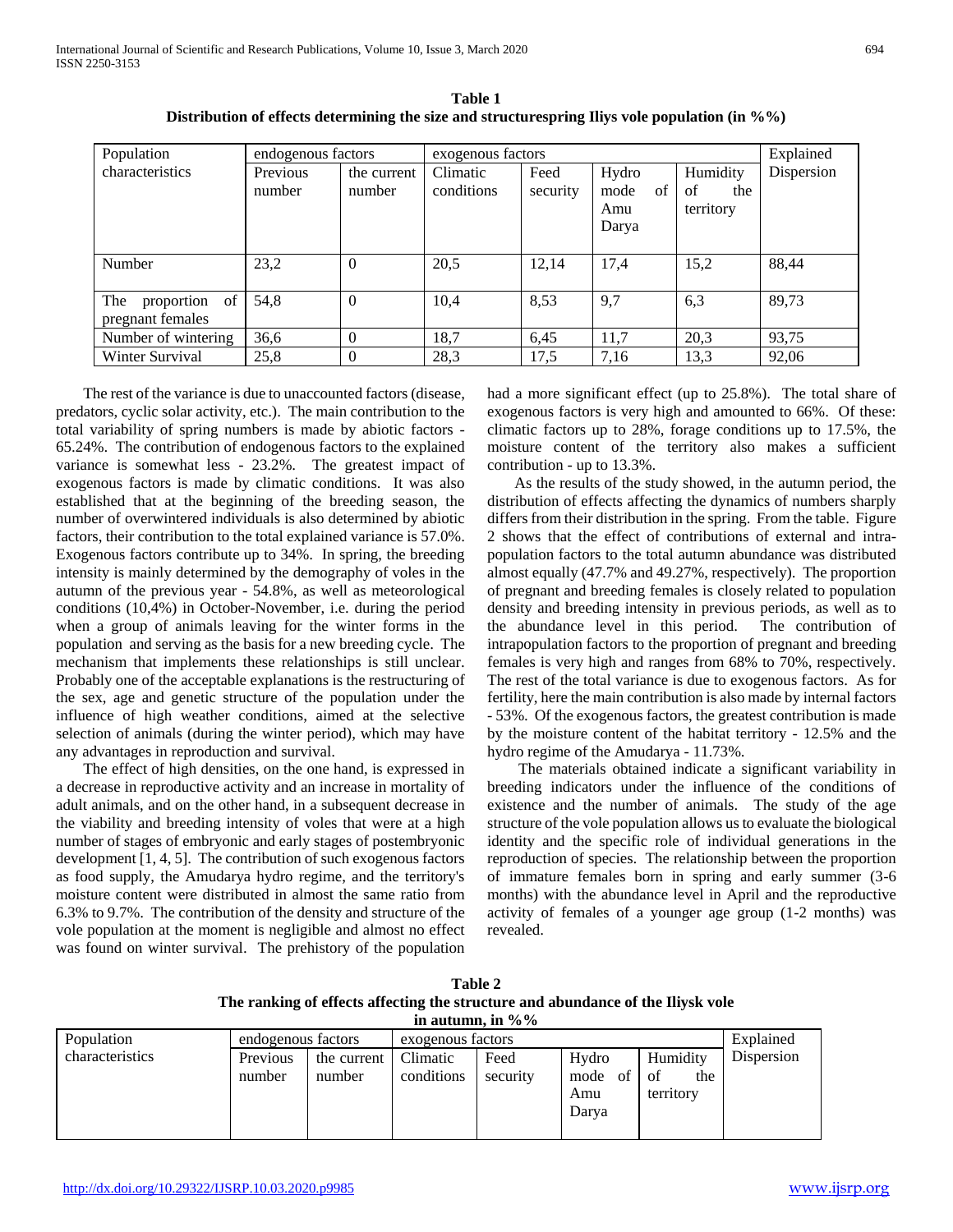International Journal of Scientific and Research Publications, Volume 10, Issue 3, March 2020 695 ISSN 2250-3153

| Number<br>исленность                               | 17,3  | 30,4  | 7,54 | 8,63 | 12,3  | 20,8  | 96,97 |
|----------------------------------------------------|-------|-------|------|------|-------|-------|-------|
| of<br>The<br>proportion<br>breeding females        | 36,0  | 33,41 | 4,38 | 6,41 | 7,4   | 9,6   | 89,8  |
| of<br>The<br>proportion<br>pregnant females        | 32,3  | 35,5  | 6,06 | 3,17 | 4,26  | 4,7   | 85,99 |
| Fertility                                          | 34,6  | 18,48 | 4,51 | 4,33 | 11,73 | 12,5  | 86,15 |
| of<br>The<br>proportion<br>females age 1-2 months  | 51,42 | 9,74  | 4,35 | 2,62 | 5,65  | 8,31  | 82,1  |
| of<br>The<br>proportion<br>females age 3-6 months  | 47,36 | 3,46  | 2,61 | 7,08 | 10,3  | 15,4  | 86,21 |
| of<br>The<br>proportion<br>females age 7-16 months | 43,08 | 3,81  | 1,18 | 4,93 | 12,45 | 26,31 | 91,76 |

 Intrapopulation factors also have the greatest effect on the youngest animals (1-2 months) (61.16%). Of the exogenous factors, a significant contribution is made by the moisture content of the territory - 8.3%, hydro mode Amudarya - 5.65%. Intrapopulation factors also make a large contribution to the proportion of females of the older age group (7–16 months). I would like to highlight that of the exogenous factors, the moisture content of the habitat territory is 26.3%. This is probably due to the fact that, with increasing aridization and desertification of the Amudarya delta, the moisture content of the habitat is probably a limiting factor.

## IV. CONCLUSION

 Thus, on the basis of the analysis we can conclude that the combination of abiotic and biotic factors significantly affects the dynamics of the vole population. It was established that the dynamics of the vole population is controlled by the following parameters: a) the structure and population at previous times, b) the current situation in the population, c) weather conditions, d) food supply, e) the moisture content of the territory and e) hydro mode of the Amudarya. The effectiveness of the action of density and weather factors on the population dynamics has a pronounced seasonal specificity. The studies confirm the opinions of scientists that the age structure of the vole population is closely related to the characteristics of reproduction - the rate of puberty, the frequency of birth of broods, etc. The wide variability of the age structure and its focus on a certain level of population size has been established. The breeding processes that form the abundance at the beginning of summer are determined by both the state of the population and the intensity of breeding, and weather conditions in the previous year.

 It has been established that in the conditions of the South Ural region, the moisture content of the territory for the vole population is a limiting factor in the autumn period. This confirms that under pessimum conditions, the vole population is very sparse and its abundance is limited mainly by external factors. The effect of all analyzed factors on the dynamics of the vole abundance is always complex, interdependent and variable depending on the population density and the totality of the conditions of its existence.

#### **REFERENCES**

- [1] Bolshakov V.N., Balakhonov B.C., Benenson I.E. et al. Small mammals of the Ural Mountains: Ecology of mammals of the Urals - Sverdlovsk: Publishing House of the Ufa Scientific Center of the USSR Academy of Sciences. 1986.-101 p.
- [2] Iberla K. Factor Analysis. M .: Statistics, 1980 .-- 398 p.
- [3] VolpertYa. L., Shadrina E.G., Danilov V.A., ShadrinD.Ya., Velichenko VV Small mammal communities of anthropogenic landscapes in Western Yakutia // Science and Education. - 2005. - No. 2 (issue 38). - S. 47-52.
- [4] Litvinov Yu. N. Influence of factors of various nature on the indicators of the diversity of communities of small mammals // Uspekhi modern biologiya, 2004. V. 124. Issue. 6, p. 612.
- [5] Zhigalsky O.A. The dynamics of the number and structure of the population of the bank vole (Myodes (Clethrionomys) glareolus) during the winter and spring start of breeding // Zool. Journal.- 2012.- Volume 91.- No. 5.- S. 619– 628.
- [6] Meyer M.N. Trans-Caspian (MicrotustranscaspicusSatunin, 1905) and Kyrgyz (MicrotuskirgisorumOgnev, 1950) voles of Central Asia and Kazakhstan // Tr. ZIN AN SSSR.- T. 99.- 1980.- p. 84-89.
- [7] Meyer M.N., Golenishchev F.N., Rajabli S.I., Sablina O.V. Gray voles (subgenus Miсrotus) of the fauna of Russia and adjacent territories. Proceedings of the Zoological Institute of the Russian Academy of Sciences.- T. 232.- 1996.- p.1-320
- [8] Reimov R. Experience of ecological and morphological analysis of the mammalian fauna of the southern Aral Sea region. Nukus. 1972.p. 1-295.
- [9] Reimov R., Karabekov N. On the distribution and ecology of the Trans-Caspian vole of Karakalpakia // Bulletin of Phil. AN Uz. SSR.- No. 4 (38) .- 1969.- p. 22-25.

#### **AUTHORS**

**First Author** – S.SH.Yeshchanova, basic doctoral student Karakalpak research Institute of Natural Sciences Karakalpak branch Academy of Sciences of the Republic of Uzbekistan